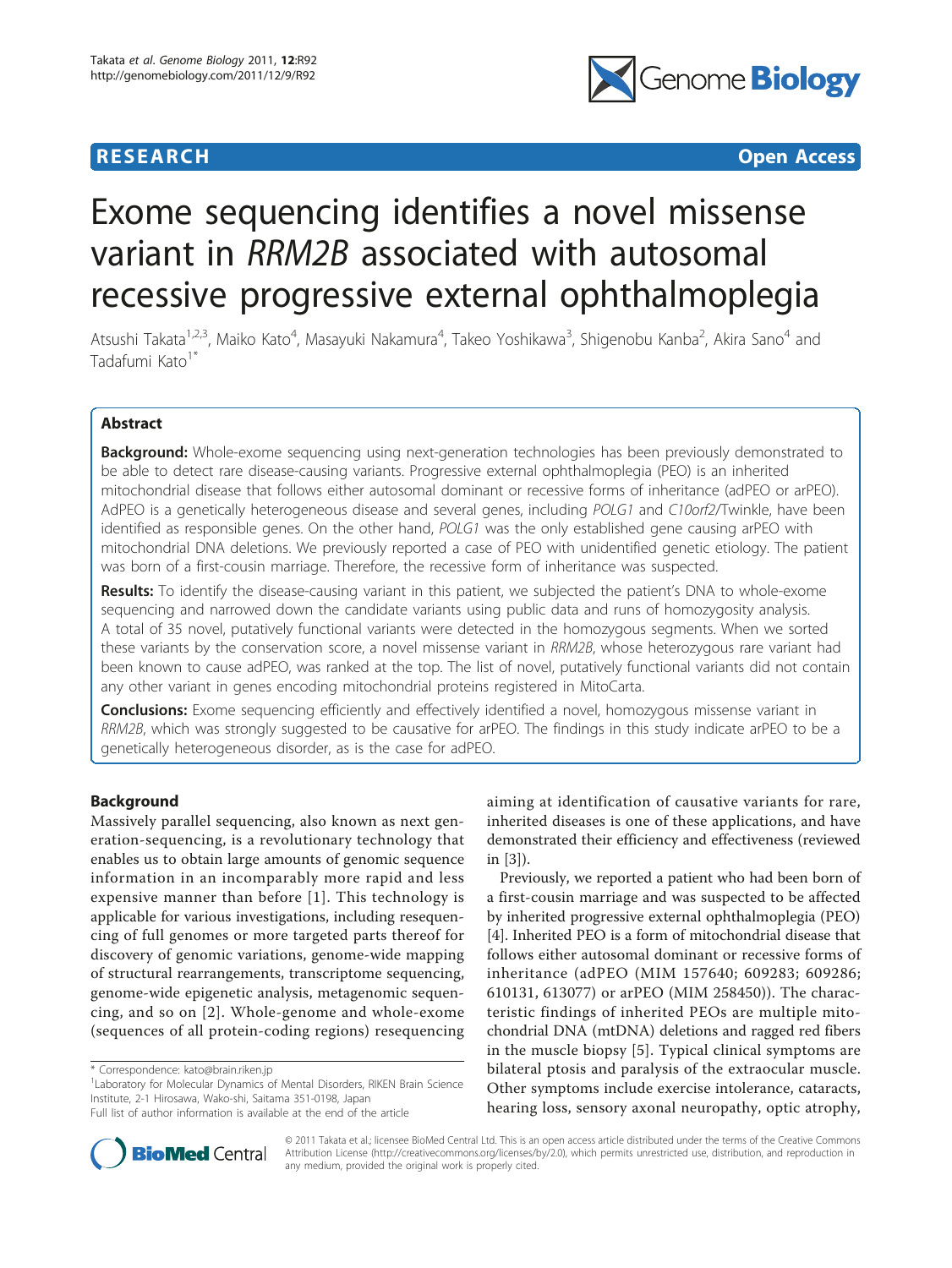ataxia, depression, hypogonadism, and Parkinsonism [[6-10](#page-5-0)].

In the present case, the recessive form of inheritance was suspected because of the patient's family history. However, no pathogenic variant in POLG1 (MIM 174763), which encodes a mitochondrial DNA polymerase and was the only established gene whose variants were known to cause arPEO so far, was identified [\[4\]](#page-5-0).

The proband in this study was the only child and the available genetic information from family members was limited. Therefore, it was almost impossible to identify the causative variant using linkage analysis. On the other hand, exome sequencing using a next-generation sequencer has demonstrated its utility to detect causative variants of rare disease using a small number of samples, especially in the case of consanguineous family. Here, we performed exome sequencing in combination with runs of homozygosity (ROH) analysis in order to identify the causative variant in this patient.

#### Results

#### Exome sequencing identifies a novel, homozygous missense variant in RRM2B

A total of 3.2 Gb of sequence was generated from one lane of sequencing using the Illumina Genome Analyzer II (Illumina, San Diego, CA, USA). The proportion of the targeted exome covered at 1×, 5× and 10× was 96.3%, 88.0% and 78.3%, respectively. The mean coverage was 37.2×. A total of 19, 215 variants were detected in the coding regions defined by RefSeq Gene [\[11\]](#page-5-0) and their flanking splice sites. The number of detected coding variants does not deviated greatly from that in previous reports [\[3,12](#page-5-0)]. After removing variants registered on the public database of sequence variants (dbSNP, build 130) or found in eight exomes of HapMap individuals [[12](#page-5-0)] or the exome of a single, healthy, unrelated Japanese individual, which was analyzed in the same run of Illumina Genome Analyzer II sequencing, 1, 336 variants remained. Among these, 592 variants, including 141 homozygous ones, were functional (nonsense, missense, frameshift or splice site). Next, we performed ROH analysis to narrow down the candidate regions, using the base calling data on single nucleotide variants in this patient. To enhance the accuracy of the variant calling used for this analysis, 1) only the data of single nucleotide variants were used and insertion/deletion variants were excluded because of lower reliability of the detection of insertion/deletion variants [[13\]](#page-5-0), 2) variants called with coverage less than 8× were excluded, 3) variants called with a coverage of more than  $100 \times$  were excluded because genomic regions that are known to be duplicated or have similar sequences such as pseudogenes tend to be read with high coverage. Because the primary aim of this analysis was not to evaluate ROH segments precisely, but to narrow down the list of candidate variants in an offspring born from a first cousin marriage (oneeighth of the genome). A total of 35 novel and functional variants in 33 genes were identified in ROH segments. A summary of the filtering strategy is given in Table [1](#page-2-0). When we sorted these listed variants by a conservation score (phyloP score) to identify those that were most likely to be functional, a novel missense variant in

 $RRM2B$  (g.341G > A, p.P33S), whose rare, heterozygous variant had been known to cause adPEO, was ranked at the top (Table [2\)](#page-2-0).

The existence of the RRM2B variant in the patient's DNA was confirmed by Sanger sequencing (Figure [1a\)](#page-3-0). As expected, each of the parents had this variant in the heterozygous state. This variant changes an amino acid residue that is highly conserved across 44 vertebrates (Figure [1b\)](#page-3-0). Among 359 control subjects (718 chromosomes) of Japanese origin, one subject carried this variant in the heterozygous state.

#### Exclusion of other variants that could cause PEO

In the list of 35 novel and functional variants in the ROH segments, no other variants in genes encoding mitochondrial proteins were registered in Human MitoCarta [\[14](#page-5-0)]. We could not find any pathogenic mutations in other genes known to cause mitochondrial diseases with multiple mtDNA deletions (POLG1, POLG2 (MIM 604983), C10orf2 (MIM 606075), SLC25A4 (MIM 103220), OPA1 (MIM 605290), TYMP (MIM 131222) and WFS1 (MIM 606201)) in exome analysis, as was observed in a previous study using Sanger sequencing [[4\]](#page-5-0). Although the mtDNA sequence was not targeted by the SureSelect Human All Exon Kit (Agilent, Santa Clara, CA, USA), 16, 558 of 16, 568 (99.9%) bases in mtDNA were read four or more times due to its higher copy number than nuclear DNA, and no known pathogenic variant was found. Because of the family history of the patient, we suspected that his disease was caused by a recessive mutation. However, there was another possibility that *de novo* variants affect him in a dominant manner. To test this possibility, we investigated whether he had de novo variants that could explain his symptoms. In the list of 592 novel and putatively functional variants, there were 26 heterozygous variants in genes registered in MitoCarta. Among them, five variants were not found in dbSNP132 or 1000 Genome Project data [[15\]](#page-5-0) (SNP calls released in June 2011), and were located at conserved base positions (phyloP score > 2). By performing Sanger sequencing, we confirmed that all of these variants were not *de novo*, but inherited from either of his healthy parents or found as a false positive (Table [3\)](#page-3-0).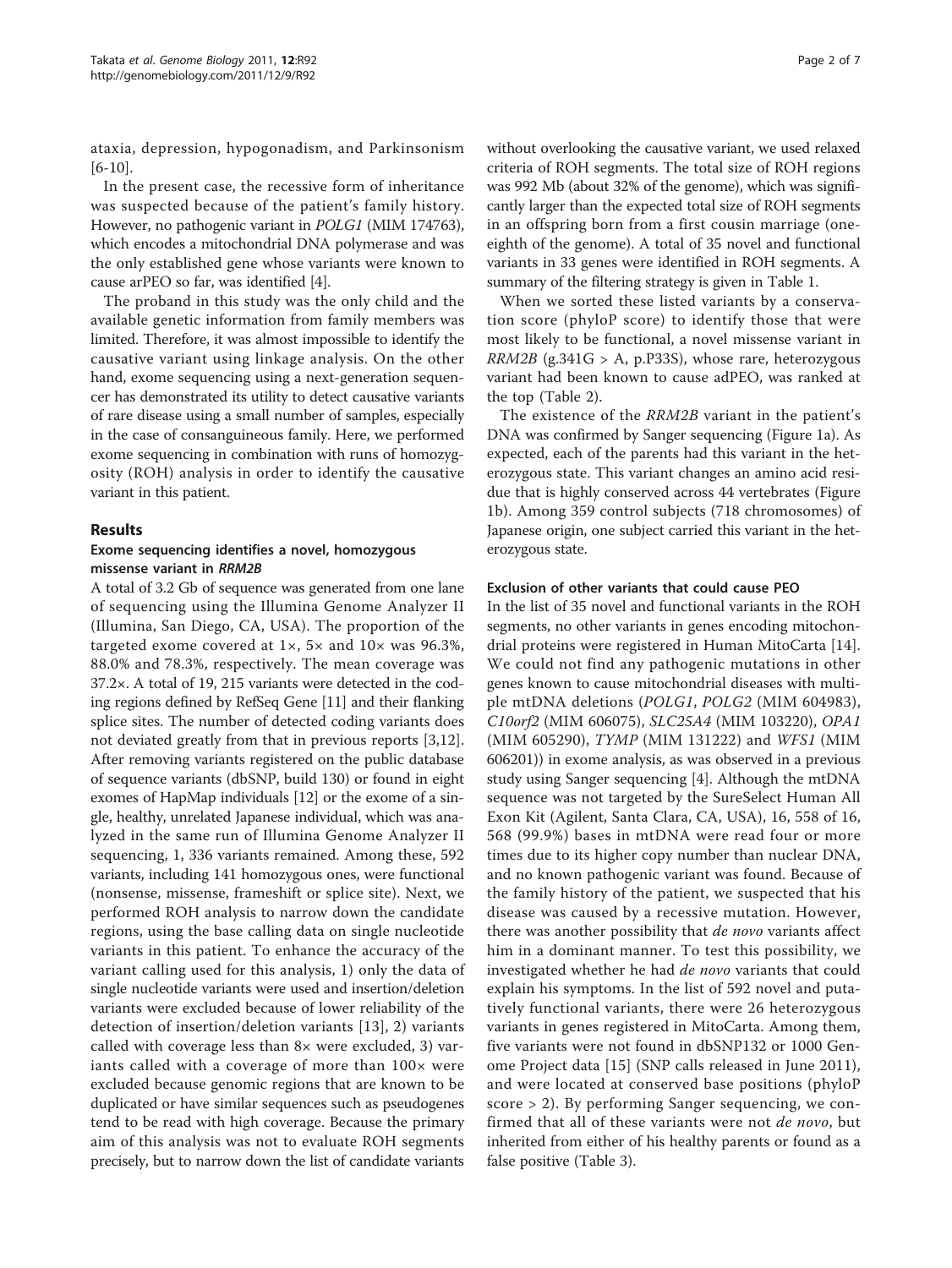| Criteria for the filtering                                  | Number of remaining variants |
|-------------------------------------------------------------|------------------------------|
| Coding variants                                             | 19, 215                      |
| Not in dbSNP130                                             | 2,015                        |
| Not in eight HapMap exomes [12]                             | 1,833                        |
| Not in in-house data of a healthy Japanese individual       | 1,336                        |
| Functional (missense, nonsense, frameshift and splice site) | 592                          |
| In run-of-homozygosity regions                              | 35 (in 33 genes)             |

<span id="page-2-0"></span>Table 1 Summary of the filtering to narrow down the candidates for the causal variant

The filtering was performed using the listed criteria in descending order.

#### Evaluation of the amount of mtDNA

The mtDNA copy number relative to nuclear DNA in the patient's skeletal muscle was not decreased, but rather increased (Figure [2\)](#page-4-0). As expected, the ND4/RNaseP ratio was lower than the ND1/RNaseP ratio in the patient, which suggests increased levels of mtDNA deletions that include the ND4 region, such as the 4, 977-bp common mtDNA deletion [[16\]](#page-5-0). This result indicated that the clinical manifestation in the present patient was not due to mtDNA depletion.

#### **Discussion**

In this study, we subjected DNA from a PEO patient with unidentified genetic etiology to exome sequencing and detected a novel, homozygous missense variant in RRM2B. RRM2B encodes p53-inducible ribonucleotide reductase small subunit 2-like protein (p53R2) and this protein plays an essential role in the maintenance of mtDNA by reducing ribonucleotides in the cytosol [[17](#page-6-0)], as is indicated by the fact that rare variants in this gene cause various forms of mitochondrial diseases characterized by mtDNA depletion and deletions. To our knowledge, 15 cases of mitochondrial depletion syndrome (MIM 612075) from 11 families [[18-22\]](#page-6-0) and one sporadic

case of mitochondrial neurogastrointestinal encephalopathy [\[23\]](#page-6-0) (MIM 603041) associated with homozygous or compound heterozygous rare variants in RRM2B have been reported. More recently, two families with adPEO due to a heterozygous nonsense variant were described [[24\]](#page-6-0). In the screening of *RRM2B* variants in 50 mitochondrial disease patients without causative variants in POLG1 and C10orf2, one Kearns-Sayre syndrome (MIM 530000) patient who carried two different novel missense variants and one PEO patient who carried an in-frame deletion were identified [\[25\]](#page-6-0).

The clinical symptoms and findings in the muscle biopsy of our case were typical for Mendelian-inherited PEO. No members of his maternal family have shown any neuromuscular symptoms, suggesting that the mtDNA deletions of the patient were not maternally inherited. Real-time quantitative PCR analysis revealed that there was no mtDNA depletion. We did not observe gastrointestinal dysmotility, cardiac conduction abnormalities, pancreatic dysfunction and sensory ataxic neuropathy, which are characteristic symptoms for other mitochondrial diseases associated with mtDNA deletions, namely mitochondrial neurogastrointestinal encephalopathy, Kearns-Sayre syndrome, Pearson syndrome, and

Table 2 List of novel and functional variants in run-of-homozygosity regions

| Chromosome     | <b>Position</b> |   |   | Reference allele Variant allele Variant calling/coverage Gene |                    | Amino acid change      | PhyloP score |  |
|----------------|-----------------|---|---|---------------------------------------------------------------|--------------------|------------------------|--------------|--|
| 8              | 103313660       | G | A | 58/58                                                         | RRM2B              | Pro33Ser               | 6.741        |  |
|                | 39620317        | G | A | MACF1<br>$5/7*$                                               |                    | Arg2523Gln; Arg3025Gln | 5.329        |  |
| $\overline{4}$ | 107449465       | A |   | MGC16169<br>63/63<br>Asn34Lys                                 |                    |                        | 5.199        |  |
| 22             | 15980313        |   |   | $5/5*$                                                        | LOC100287323       | Val569lle              | 4.997        |  |
|                | 64117795        | G | А | $4/4*$                                                        | SLC22A12           | Trp37Stp; Trp258Stp    | 4.945        |  |
| 10             | 29010439        | G |   | 24/24                                                         | BAMBI              | Gly108Ala              | 4.878        |  |
| 20             | 49482400        | G | A | $4/4*$                                                        | NFATC <sub>2</sub> | Ala778Val              | 4.437        |  |
|                | 238437608       |   |   | 10/12                                                         | FMN <sub>2</sub>   | Pro1101I eu            | 3.804        |  |
|                | 85362528        |   |   | 65/69                                                         | WDR63              | Splice site            | 3.503        |  |
| 3              | 99094433        | А | G | 24/34                                                         | DKFZp667G2110      | Lys546Glu              | 3.299        |  |
| 3              | 336547          |   | G | 23/23                                                         | CHL <sub>1</sub>   | Ser30Ala               | 3.014        |  |
| 3              | 46595758        |   | G | $27/40*$                                                      | LRRC2              | Arg41Gly               | 2.522        |  |
| 4              | 169335658       | А |   | $9/13*$                                                       | ANXA10             | Thr193Pro              | 2.257        |  |
| 5              | 140538797       |   |   | 127/127                                                       | PCDHB8             | Thr333lle              | 2.011        |  |

Variants with PhyloP score > 2 are listed. Asterisks indicate variants with coverage < 8× or a variant calling/coverage ratio < 0.7; the reliability of these variant calls is generally lower than that of the others.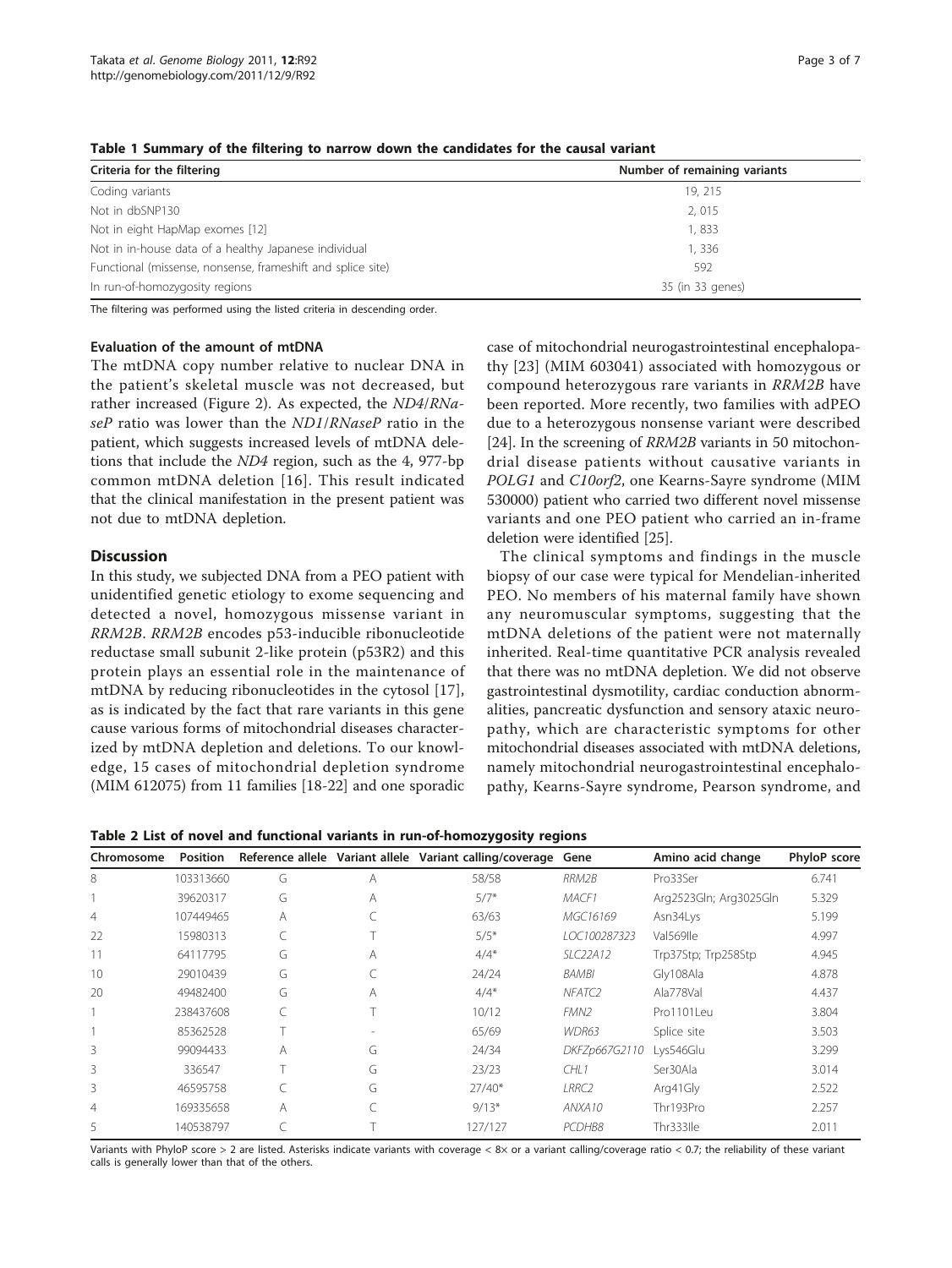<span id="page-3-0"></span>

sensory ataxic neuropathy, dysarthria, and ophthalmoparesis (MIM 607459), respectively. Therefore, this patient was diagnosed as having arPEO caused by a homozygous missense variant of RRM2B.

Before this study, POLG1 had been the only established gene responsible for arPEO, while adPEO is a genetically heterogeneous disease, caused by rare variants in POLG1, POLG2, C10orf2, SLC25A4, OPA1 and RRM2B. The results of this study identifying the second

responsible gene for arPEO indicate that arPEO is also a genetically heterogeneous disease, as is the case for adPEO.

The symptoms observed in this patient included major depressive episodes. Frequent comorbidity of mood disorders in patients of mitochondrial disease has been generally recognized [\[26](#page-6-0)] and several lines of evidences have supported the possible involvement of mitochondrial dysfunctions in the pathophysiology of mood

|            |                 |                     |                   |                              |                   |                      | -               |                                       |
|------------|-----------------|---------------------|-------------------|------------------------------|-------------------|----------------------|-----------------|---------------------------------------|
| Chromosome | <b>Position</b> | Reference<br>allele | Variant<br>allele | Variant calling/<br>coverage | Gene              | Amino acid<br>change | PhyloP<br>score | Inheritance                           |
|            | 30615756        | G                   |                   | 36/69                        | GARS              | Asp256His            | 6.494           | Paternally inherited                  |
| 10         | 104476790       |                     |                   | 14/30                        | SFXN <sub>2</sub> | eu73Pro              | 4.906           | Maternally inherited                  |
|            | 100670236       |                     |                   | 20/51                        | FIS <sub>1</sub>  | Ala90Pro             | 3.824           | Maternally inherited                  |
| 11         | 47620527        | A                   | A                 | 3/8                          |                   | MTCH2 Tyr23His       | 3.680           | Not confirmed in Sanger<br>sequencing |
|            | 10286026        |                     | (٦                | 22/46                        | KIF1B             | lle732Met            | 3.092           | Maternally inherited                  |

Variants with PhyloP score > 2 are listed.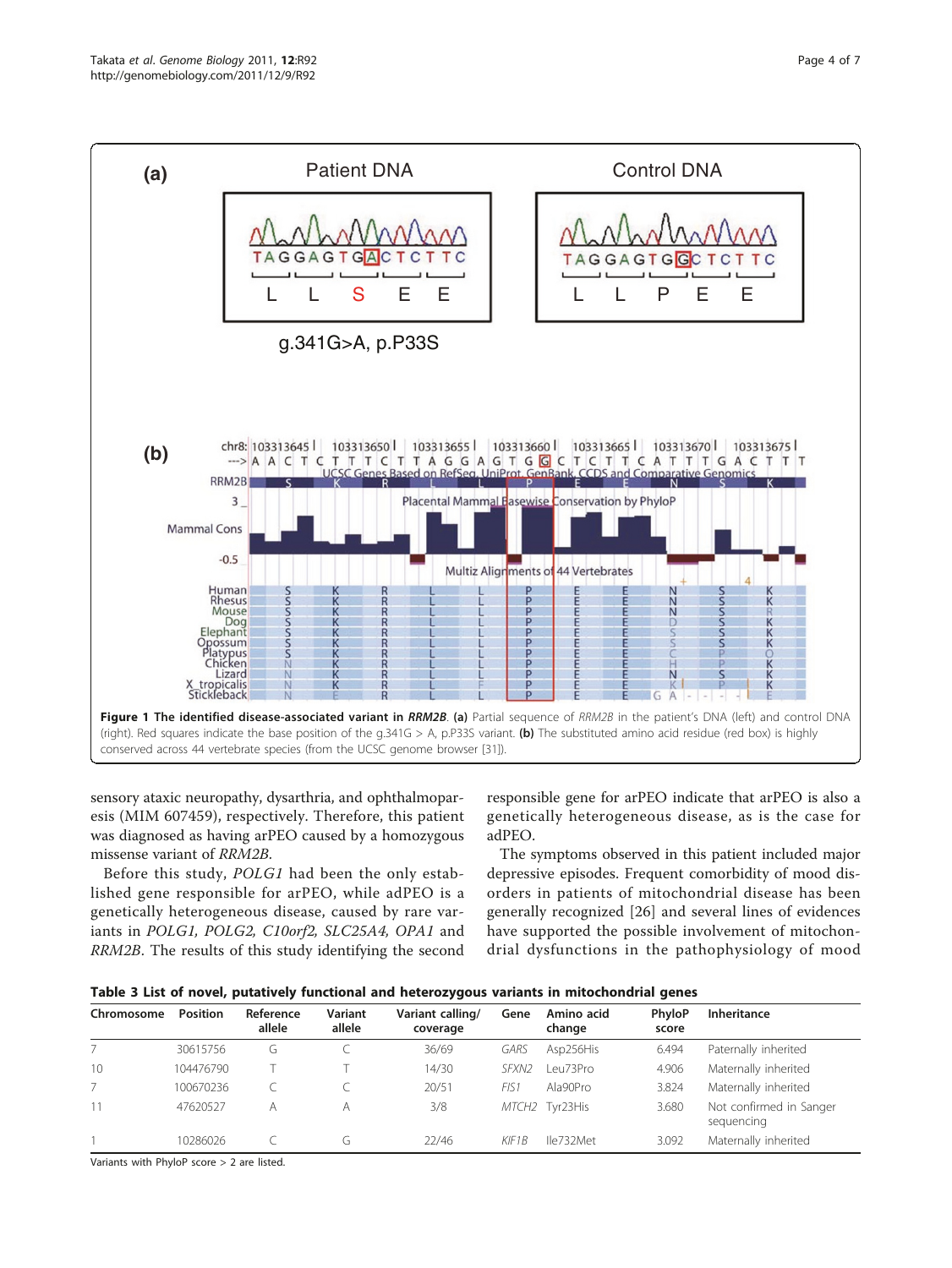<span id="page-4-0"></span>

disorders [\[27](#page-6-0)]. So far, rare variants of POLG1, C10orf2 and SLC25A4 have been reported in inherited PEO pedigrees with frequent comorbidity of mood disorders [[28](#page-6-0)]. Given the typical symptoms of major depressive disorder in the present case, RRM2B should be added to the list of genes causal for PEO associated with mood disorders.

The identified P33S variant changes an amino acid residue highly conserved among vertebrates. The amino-terminal region of p53R2, in which this altered amino acid is located, is suggested to be crucial for interaction with p21 protein. p53R2 may contribute to DNA repair in cooperation with p21 [[29](#page-6-0)]. In its amino-terminal region, the homozygous p.R41P variant was detected in a mitochondrial depletion syndrome case [[21](#page-6-0)]. On the other hand, other pathogenic missense variants have been located in various sites of p53R2, including those involved in ironbinding [[18,20\]](#page-6-0), those putatively crucial for homodimerization of p53R2 [[21,23](#page-6-0)] or heterotetramerization with the RRM1 (ribonucleoside-diphosphate reductase large subunit) homodimer [[18](#page-6-0),[22](#page-6-0)], and so on. The relationships between clinical phenotypes and the properties of variants, as well as their underlying mechanisms, should be the subject of further investigations.

# Conclusions

In this study, we describe a homozygous missense variant in RRM2B that is strongly suggested to cause arPEO. We were not only able to identify the diseaseassociated variant, but could also exclude other candidates (that is, variants in known PEO-related genes such as POLG1, other mitochondrial genes in nucleic DNA and mtDNA) using data from single exome sequencing. This result further demonstrates the efficiency and effectiveness of exome sequencing to detect causative variants of rare, inherited, and genetically heterogeneous diseases.

# Materials and methods

### Clinical information of the patient

The detailed clinical history, family history and laboratory data of the studied subject are described elsewhere [[4](#page-5-0)]. Briefly, a 43-year-old man presented with hearing loss, bilateral ptosis, external ophthalmoplegia and muscle weakness. Examinations revealed the existence of pigmentary degeneration of the retina and gonadal atrophy. The initial symptom of progressive hearing loss began at age 16 years. Depressive mood, anxiety and hypochondriacal complaints were observed in his clinical course. His parents were first cousins, he had no siblings, and no other member of his family has a known history of neurological illness. In the muscle biopsy, marked variation of muscle fiber size, ragged red fibers, COX-negative fibers and multiple mtDNA deletions were detected. According to his clinical history, family history and laboratory data, arPEO was suspected.

The present study conformed to the Declaration of Helsinki, and was approved by the RIKEN Wako Institute Ethics Committee I, as well as the ethics committees of Kagoshima University Graduate School of Medical and Dental Sciences and other participating institutes. Written informed consent was obtained from every subject.

### Exome sequencing and data analysis

Total DNA was obtained from peripheral blood of the patient using standard protocols. Total DNA (3 μg) was sheared into approximately 300-bp fragments using a Covaris sonicator (Covaris, Woburn, MA, USA). A paired-end exome library for Illumina sequencing was prepared using the SureSelect Human All Exon Kit (Agilent) following the manufacturer's instructions. Massively parallel sequencing was performed using one lane of the Genome Analyzer II (Illumina) at RIKEN Omics Science Center by the Life Science Accelerator system. Base calling was performed by the Illumina pipeline with default parameters. Obtained reads were mapped against the human reference genome (UCSC hg18/GRCh36) using CLC Genomics Workbench v4.0.2 software (CLC Bio, Aarhus, Denmark) with default parameters. Variant calling was performed using the SNP and DIP detection tools in CLC Genomics Workbench v4.0.2 with default parameters. Analysis of ROH was performed using PLINK software v1.0.7 [[30\]](#page-6-0). The primary aim of this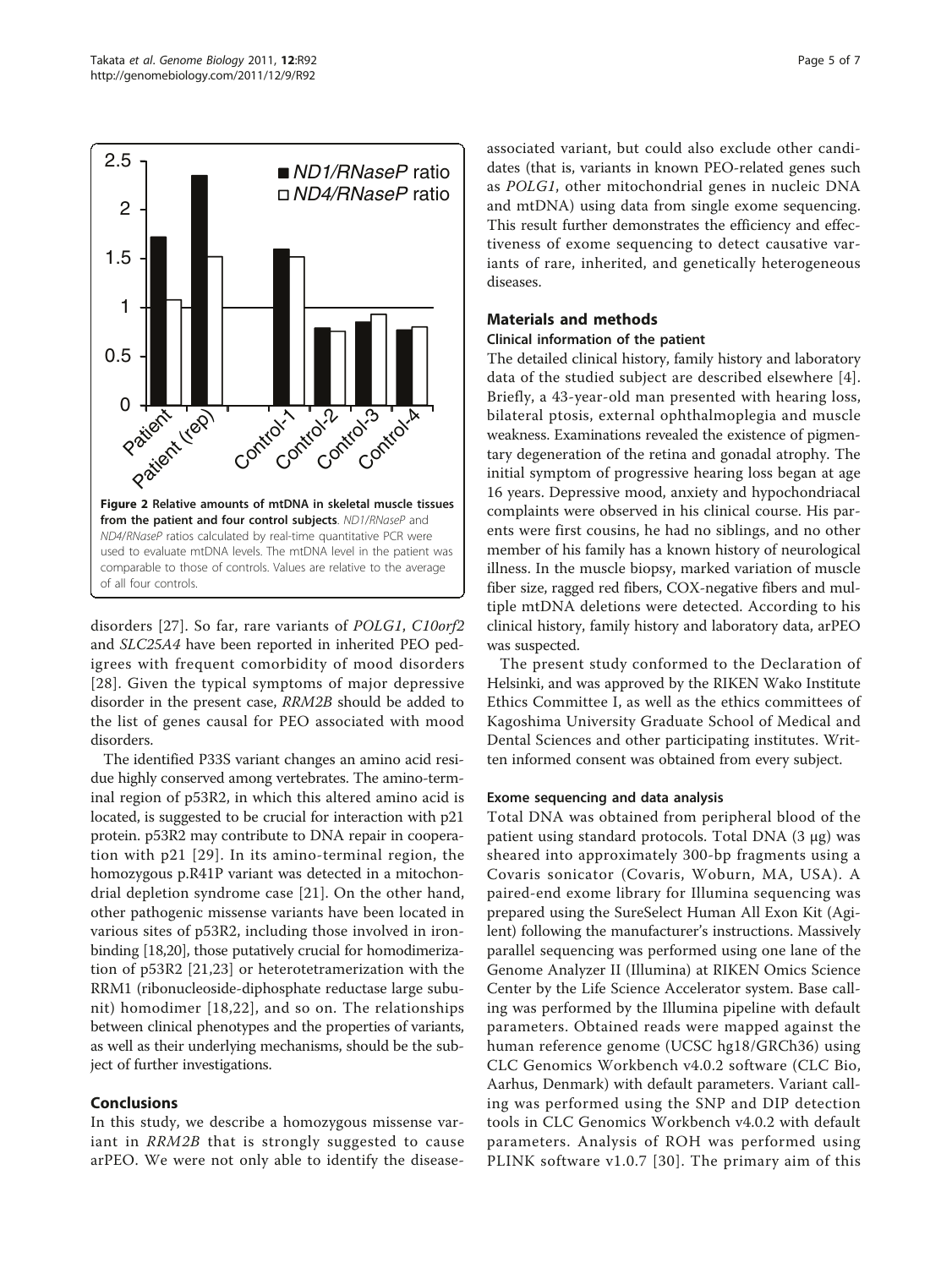<span id="page-5-0"></span>analysis was not to evaluate ROH segments precisely, but to narrow down the list of candidate variants without overlooking the causative variant. Therefore, we used relatively small (1, 000 kb) sliding windows for ROH segments, did not consider local blocks of linkage disequilibrium in the Japanese population, and did not exclude the data of variants whose frequency was not registered in dbSNP; those variants might not be polymorphic in the Japanese population and possibly contributed to extend the length of ROH. Conservation information for the variants among 44 vertebrate species (phyloP score) was collected from the UCSC genome browser [\[31\]](#page-6-0).

#### Sanger sequencing

Sanger sequencing of PCR amplicons was performed to confirm the detected disease-associated variant using a 3730 × L DNA Analyser (Applied Biosystems, Foster City, CA, USA). The primers used were: forward, 5'-AGGCA-GACAGGCTCTCAAAC-3'; reverse, 5'-GGCAGAATTA-GATGCCATTG-3'.

#### Real-time quantitative PCR

The amount of nuclear DNA and mtDNA in the skeletal muscle of the patient and four age- and sex-matched controls (all males aged 39 to 48 years) was evaluated by realtime quantitative PCR analysis according to the previously validated methods [[32](#page-6-0)]. Briefly, copy numbers of RNaseP (for nuclear DNA), ND1 and ND4 (for mtDNA) were evaluated using the TaqMan method (Applied Biosystems). Analysis of the patient's tissue was performed in two independent reactions, and each experiment was triplicated. ND1/RNaseP and ND4/RNaseP ratios were calculated as 2 [Ct(RNaseP)-Ct(each gene)]

#### Data accessibility

The sequence data from this study have been submitted to dbGaP [[33\]](#page-6-0) (study accession [phs000392.v1.p1]).

#### Abbreviations

adPEO: autosomal dominant progressive external ophthalmoplegia; arPEO: autosomal recessive progressive external ophthalmoplegia; mtDNA: mitochondrial DNA; PEO: progressive external ophthalmoplegia; ROH: runs of homozygosity.

#### Acknowledgements

We would like to thank Dr Yu-ichi Goto (Department of Clinical Laboratory, National Center Hospital for Mental, Nervous and Muscular Disorders, National Center of Neurology and Psychiatry, Tokyo, Japan), who kindly provided us with control muscle DNA samples from subjects without muscle disease. We are grateful to the Support Unit for Bio-material Analysis (Research Resources Center, RIKEN BSI) and LSA System Development Unit (Omics Science Center, RIKEN Yokohama Institute) for performing exome library construction and massively parallel sequencing.

#### Author details

<sup>1</sup> Laboratory for Molecular Dynamics of Mental Disorders, RIKEN Brain Science Institute, 2-1 Hirosawa, Wako-shi, Saitama 351-0198, Japan. <sup>2</sup>Department of Neuropsychiatry, Graduate School of Medical Sciences, Kyushu University, 3-

1-1 Maidashi, Higashi-ku, Fukuoka 812-8582, Japan. <sup>3</sup>Laboratory for Molecular Psychiatry, RIKEN Brain Science Institute, 2-1 Hirosawa, Wako-shi, Saitama 351-0198, Japan. <sup>4</sup> Department of Psychiatry, Kagoshima University Graduate School of Medical and Dental Sciences, 8-35-1 Sakuragaoka, Kagoshima-shi, Kagoshima 890-8520, Japan.

#### Authors' contributions

AT and TK designed the study and drafted the manuscript. AT performed data analysis and molecular experiments. MK, MN and AS performed clinical assessment. MK, MN, TY and AS provided materials for experiments. TY, SK, AS and TK coordinated the study and performed critical revision of the manuscript. All authors read and approved the final manuscript.

#### Competing interests

The authors declare that they have no competing interests.

Received: 25 April 2011 Revised: 28 June 2011 Accepted: 28 September 2011 Published: 28 September 2011

#### References

- Metzker ML: Sequencing technologies the next generation. Nat Rev 2010, 11:31-46.
- 2. Shendure J, Ji H: [Next-generation DNA sequencing.](http://www.ncbi.nlm.nih.gov/pubmed/18846087?dopt=Abstract) Nat Biotechnol 2008, 26:1135-1145.
- 3. Ng SB, Nickerson DA, Bamshad MJ, Shendure J: [Massively parallel](http://www.ncbi.nlm.nih.gov/pubmed/20846941?dopt=Abstract) [sequencing and rare disease.](http://www.ncbi.nlm.nih.gov/pubmed/20846941?dopt=Abstract) Hum Mol Genet 2010, 19:R119-124.
- 4. Kato M, Nakamura M, Ichiba M, Tomiyasu A, Shimo H, Higuchi I, Ueno S, Sano A: [Mitochondrial DNA deletion mutations in patients with](http://www.ncbi.nlm.nih.gov/pubmed/21185889?dopt=Abstract) [neuropsychiatric symptoms.](http://www.ncbi.nlm.nih.gov/pubmed/21185889?dopt=Abstract) Neurosci Res 2010, 69:331-336.
- 5. Zeviani M, Servidei S, Gellera C, Bertini E, DiMauro S, DiDonato S: [An](http://www.ncbi.nlm.nih.gov/pubmed/2725645?dopt=Abstract) [autosomal dominant disorder with multiple deletions of mitochondrial](http://www.ncbi.nlm.nih.gov/pubmed/2725645?dopt=Abstract) [DNA starting at the D-loop region.](http://www.ncbi.nlm.nih.gov/pubmed/2725645?dopt=Abstract) Nature 1989, 339:309-311.
- 6. Servidei S, Zeviani M, Manfredi G, Ricci E, Silvestri G, Bertini E, Gellera C, Di Mauro S, Di Donato S, Tonali P: [Dominantly inherited mitochondrial](http://www.ncbi.nlm.nih.gov/pubmed/2067633?dopt=Abstract) [myopathy with multiple deletions of mitochondrial DNA: clinical,](http://www.ncbi.nlm.nih.gov/pubmed/2067633?dopt=Abstract) [morphologic, and biochemical studies.](http://www.ncbi.nlm.nih.gov/pubmed/2067633?dopt=Abstract) Neurology 1991, 41:1053-1059.
- 7. Suomalainen A, Majander A, Haltia M, Somer H, Lonnqvist J, Savontaus ML, Peltonen L: [Multiple deletions of mitochondrial DNA in several tissues of](http://www.ncbi.nlm.nih.gov/pubmed/1634620?dopt=Abstract) [a patient with severe retarded depression and familial progressive](http://www.ncbi.nlm.nih.gov/pubmed/1634620?dopt=Abstract) [external ophthalmoplegia.](http://www.ncbi.nlm.nih.gov/pubmed/1634620?dopt=Abstract) J Clin Invest 1992, 90:61-66.
- 8. Melberg A, Lundberg PO, Henriksson KG, Olsson Y, Stalberg E: [Muscle](http://www.ncbi.nlm.nih.gov/pubmed/8609926?dopt=Abstract)[nerve involvement in autosomal dominant progressive external](http://www.ncbi.nlm.nih.gov/pubmed/8609926?dopt=Abstract) [ophthalmoplegia with hypogonadism.](http://www.ncbi.nlm.nih.gov/pubmed/8609926?dopt=Abstract) Muscle Nerve 1996, 19:751-757.
- 9. Suomalainen A, Majander A, Wallin M, Setala K, Kontula K, Leinonen H, Salmi T, Paetau A, Haltia M, Valanne L, Lonnqvist J, Peltonen L, Somer H: [Autosomal dominant progressive external ophthalmoplegia with](http://www.ncbi.nlm.nih.gov/pubmed/9153451?dopt=Abstract) [multiple deletions of mtDNA: clinical, biochemical, and molecular](http://www.ncbi.nlm.nih.gov/pubmed/9153451?dopt=Abstract) [genetic features of the 10q-linked disease.](http://www.ncbi.nlm.nih.gov/pubmed/9153451?dopt=Abstract) Neurology 1997, 48:1244-1253.
- 10. Luoma P, Melberg A, Rinne JO, Kaukonen JA, Nupponen NN, Chalmers RM, Oldfors A, Rautakorpi I, Peltonen L, Majamaa K, Somer H, Suomalainen A: [Parkinsonism, premature menopause, and mitochondrial DNA](http://www.ncbi.nlm.nih.gov/pubmed/15351195?dopt=Abstract) [polymerase gamma mutations: clinical and molecular genetic study.](http://www.ncbi.nlm.nih.gov/pubmed/15351195?dopt=Abstract) Lancet 2004, 364:875-882.
- 11. The RefSeqGene Project.. [[http://www.ncbi.nlm.nih.gov/projects/RefSeq/](http://www.ncbi.nlm.nih.gov/projects/RefSeq/RSG/) [RSG/](http://www.ncbi.nlm.nih.gov/projects/RefSeq/RSG/)].
- 12. Ng SB, Turner EH, Robertson PD, Flygare SD, Bigham AW, Lee C, Shaffer T, Wong M, Bhattacharjee A, Eichler EE, Bamshad M, Nickerson DA, Shendure J: [Targeted capture and massively parallel sequencing of 12](http://www.ncbi.nlm.nih.gov/pubmed/19684571?dopt=Abstract) [human exomes.](http://www.ncbi.nlm.nih.gov/pubmed/19684571?dopt=Abstract) Nature 2009, 461:272-276.
- 13. Ng SB, Bigham AW, Buckingham KJ, Hannibal MC, McMillin MJ, Gildersleeve HI, Beck AE, Tabor HK, Cooper GM, Mefford HC, Lee C, Turner EH, Smith JD, Rieder MJ, Yoshiura K, Matsumoto N, Ohta T, Niikawa N, Nickerson DA, Bamshad MJ, Shendure J: [Exome sequencing identifies MLL2](http://www.ncbi.nlm.nih.gov/pubmed/20711175?dopt=Abstract) [mutations as a cause of Kabuki syndrome.](http://www.ncbi.nlm.nih.gov/pubmed/20711175?dopt=Abstract) Nat Genet 2010, 42:790-793.
- 14. Pagliarini DJ, Calvo SE, Chang B, Sheth SA, Vafai SB, Ong SE, Walford GA, Sugiana C, Boneh A, Chen WK, Hill DE, Vidal M, Evans JG, Thorburn DR, Carr SA, Mootha VK: [A mitochondrial protein compendium elucidates](http://www.ncbi.nlm.nih.gov/pubmed/18614015?dopt=Abstract) [complex I disease biology.](http://www.ncbi.nlm.nih.gov/pubmed/18614015?dopt=Abstract) Cell 2008, 134:112-123.
- 15. 1000 Genomes Project.. [<http://www.1000genomes.org/page.php>].
- 16. He L, Chinnery PF, Durham SE, Blakely EL, Wardell TM, Borthwick GM, Taylor RW, Turnbull DM: [Detection and quantification of mitochondrial](http://www.ncbi.nlm.nih.gov/pubmed/12136116?dopt=Abstract)